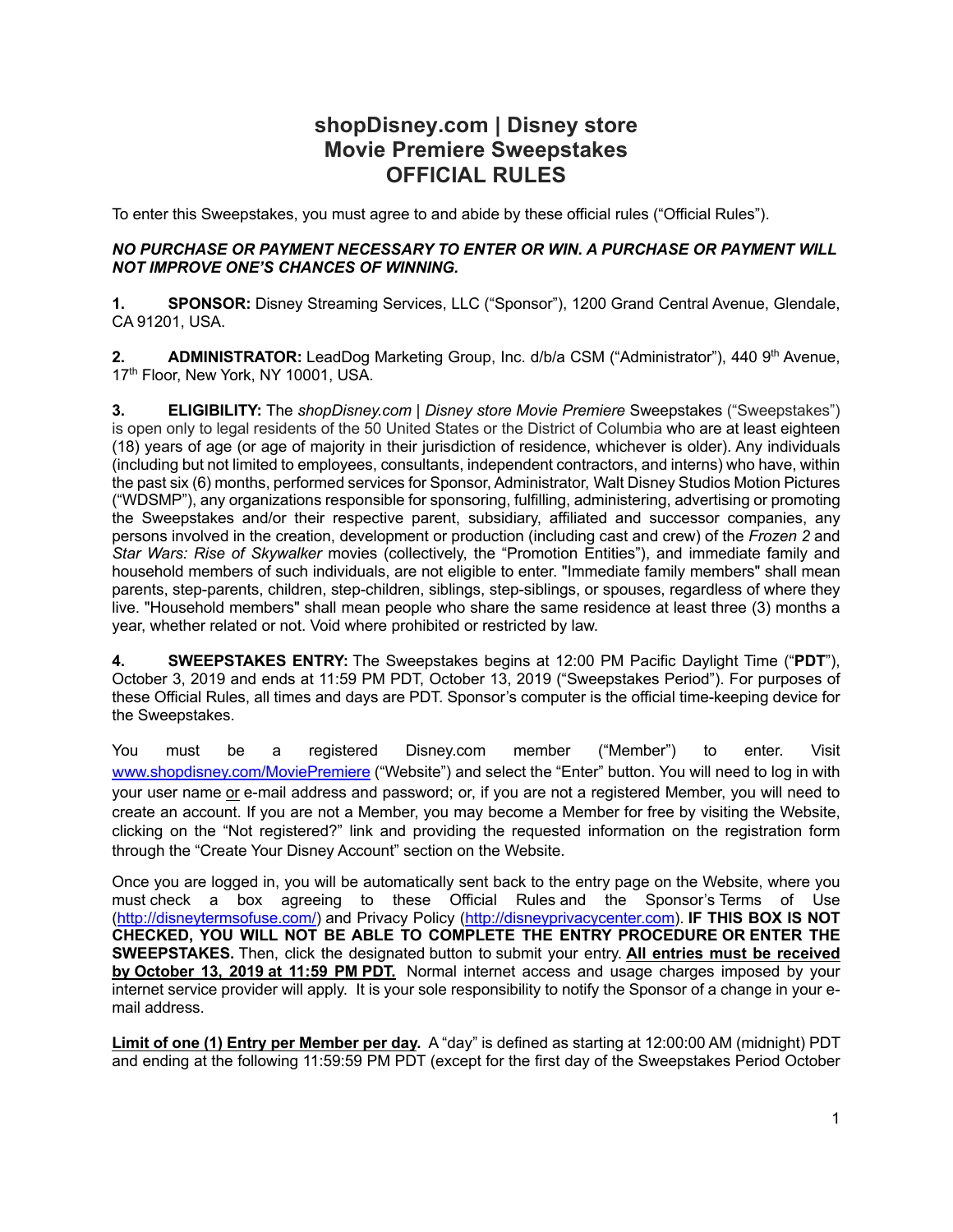4, 2019 which will begin at 12:00 PM PDT and the last day of the Sweepstakes Period October 13, 2019 which will end at 11:59 PM PDT). Multiple daily entries and/or mass entry attempts will result in disqualification of all entries by such person/Member. Entries must be manually key-stroked by the entrant; use of automated entry devices or programs, or entries by third parties are prohibited. Entries that do not conform to or that violate these Official Rules or are submitted in any manner other than stated in these Official Rules will be disqualified. Proof of submission of entry does not constitute proof of receipt of same. By entering this Sweepstakes, entrants agree to these Official Rules and the decisions of the Administrator and Sponsor, which are binding and final in all matters relating to this Sweepstakes.

**5. RANDOM DRAWING/SELECTION OF WINNER/ODDS:** The potential winner ("Grand Prize Winner") will be selected from among all eligible entries received in a random drawing conducted by the Administrator at its offices in New York, NY, USA. The drawing will take place on or about October 14, 2019. The drawing will be conducted by Administrator, an independent judging organization/administrator whose decisions are final and binding on all matters related to the Sweepstakes. Sweepstakes is available to over 100 million Internet users. Odds of winning depend on the total number of eligible entries received during the Sweepstakes Period.

## **6. PRIZE/APPROXIMATE RETAIL VALUE ("ARV"):**

One (1) Grand Prize ("Grand Prize") is available. Grand Prize Winner will have his/her choice of one (1) of the Grand Prize options below (each a "Trip"), subject to the restrictions enumerated below for each Trip.

§ **GRAND PRIZE OPTION #1:** If Grand Prize Winner selects Grand Prize Option #1, Grand Prize Winner will receive a 3-day/2-night Trip for up to four (4) to Los Angeles, California to attend the movie premiere screening of the *Frozen 2* movie currently scheduled on a to be determined date in the month of November 2019 (exact date to be solely determined by WDSMP) and admission for up to four (4) to the premiere post-party.

Trip includes roundtrip coach air travel for four (4) from a major airport nearest the Grand Prize Winner's residence to Los Angeles, California, as determined by Sponsor (airport of departure to be selected by Administrator in its sole discretion), two (2) nights' stay in one (1) hotel room (quadruple occupancy), roundtrip ground transportation to/from Los Angeles area airport/hotel, and admission for up to four (4) to the premiere and post-party. If Grand Prize Winner's residence is within 150 miles of Los Angeles, as determined by Administrator in its sole discretion, ground transportation will be provided in lieu of air travel and no compensation or alternate prize will be offered in conjunction with such substitution.

§ **GRAND PRIZE OPTION #2:** If Grand Prize Winner selects Grand Prize Option #2, Grand Prize Winner will receive a 3-day/2-night Trip for up to four (4) to Los Angeles, California to attend the movie premiere screening of the *Star Wars: Rise of Skywalker* movie currently scheduled on a to be determined date in the month of December 2019 (exact date to be solely determined by WDSMP).

Trip includes roundtrip coach air travel for four (4) from a major airport nearest the Grand Prize Winner's residence to Los Angeles, California, as determined by Sponsor (airport of departure to be selected by Administrator in its sole discretion), two (2) nights' stay in one (1) hotel room (quadruple occupancy), roundtrip ground transportation to/from Los Angeles area airport/hotel, and admission for up to four (4) to the premiere and post-party. If Grand Prize Winner's residence is within 150 miles of Los Angeles, as determined by Administrator in its sole discretion, ground transportation will be provided in lieu of air travel and no compensation or alternate prize will be offered in conjunction with such substitution.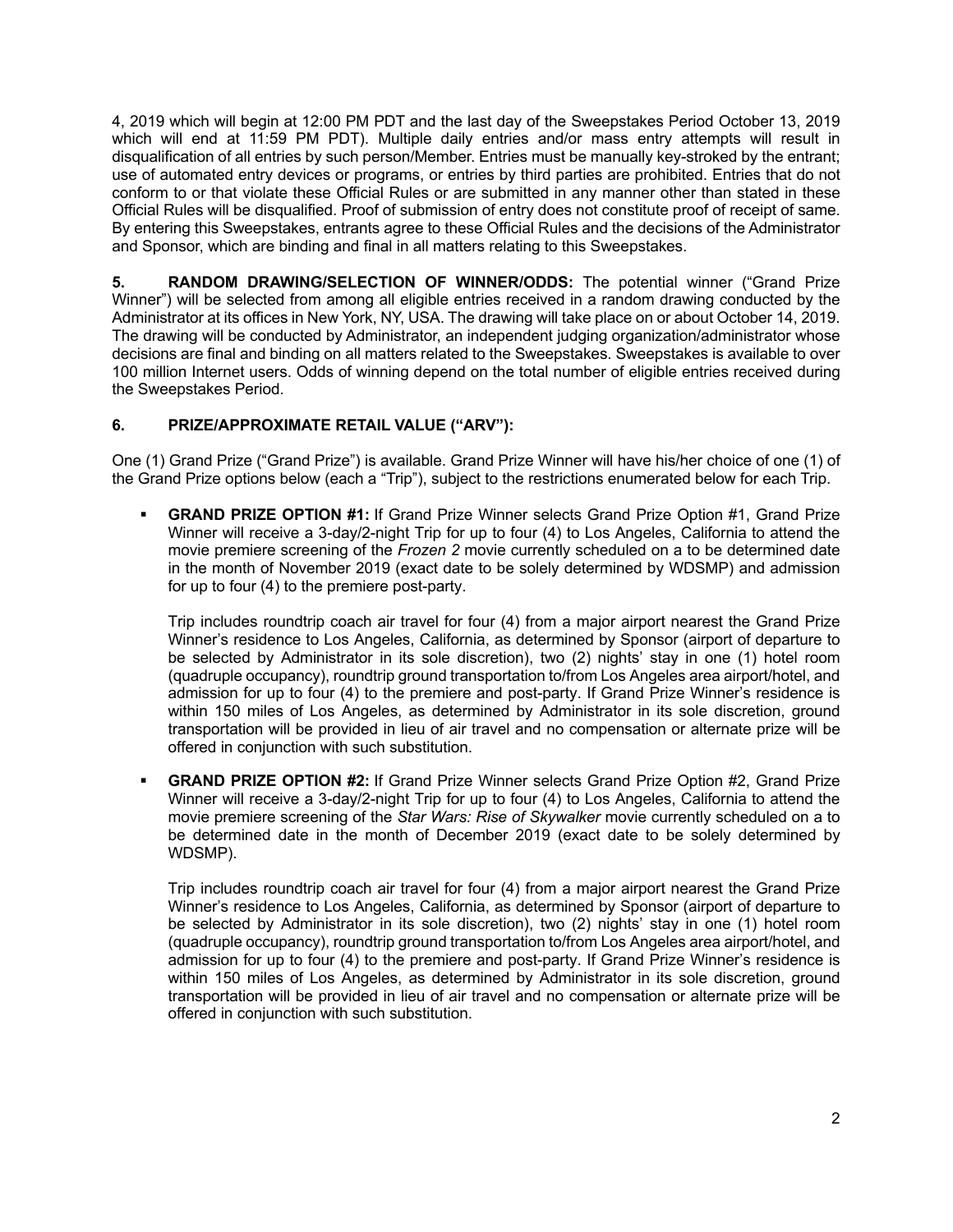**Trip must be taken on dates specified by Sponsor so as to attend the selected premiere on and post-party the date designated by WDSMP in its sole discretion, if Grand Prize Winner is not available to take the Trip on such dates for any reason, Grand Prize will be forfeited in its entirety and an alternate winner will be selected (time permitting). In the event the selected premiere or postparty does not happen for any reason, in WDSMP's sole discretion, Grand Prize Winner shall not be entitled to any additional prize elements but Sponsor reserves the right, but not the obligation, to substitute another prize element in its sole discretion.** 

Actual final value of the Grand Prize may vary depending upon point of departure and fare fluctuations; and, under no circumstances will Grand Prize Winner receive the difference between ARV and actual final value of Grand Prize Trip in cash. Grand Prize Trip is for the Grand Prize Winner and his/her guests, is non-transferable and cannot be extended beyond the date set forth above. Grand Prize Winner is solely responsible for all other expenses not specified herein, including but not limited to: roundtrip transportation between Grand Prize Winner's residence and the departure airport, as well as meals, tips, taxes and hotel incidentals.

If Grand Prize Winner travels with less than the full complement of three (3) guests, Grand Prize will be awarded in increments only for actual number of travelers but Grand Prize Winner will not receive any substitute prize or compensation in conjunction therewith. For the avoidance of doubt, the preceding includes the Grand Prize Winner only receiving flight tickets that are equal to the Grand Prize Winner and all his/her guests taking the Trip. Each guest of the Grand Prize Winner must sign (if a guest is a minor, his/her parent or legal guardian must also sign) and return a Liability Release and a Publicity Release (where allowed by law) prior to issuance of travel documents. Any guest who is a minor must be accompanied by his/her parent or legal guardian, who will also count as one of the Grand Prize Winner's guests unless the Grand Prize Winner is the parent or legal guardian. Grand Prize Winner and his/her guests must travel together on the same itinerary and possess all required travel documents. Air transportation tickets are non-refundable/non-transferable and are not valid for upgrades and/or frequent flyer miles. All air transportation tickets are subject to the vagaries of flight variation, work stoppages and schedule or route changes.

### **The ARV of the Grand Prize Trip is \$4,500.00.**

Grand Prize Winner and guests must follow all instructions of Sponsor relative to participating in the Trip. With regard to premiere and post-party portion of the Grand Prize, Grand Prize Winner and guests may be required to follow a certain prescribed dress code and/or comply with other requirements in conjunction with attendance at the premiere and post-party. Should Grand Prize Winner and/or guests fail to adhere to any such instructions or engage in unruly, obnoxious, anti-social, illegal, threatening, or otherwise inappropriate behavior (as determined by Sponsor and WDSMP, in their sole discretion), Sponsor reserves the right, without further notice or warning, to terminate the Trip or other applicable experience early, in whole or in part, and send Grand Prize Winner and/or his/her guests home and take other actions as Sponsor deems appropriate in its sole discretion so as to protect its rights, without any liability or other obligation to Grand Prize Winner or guests. In such case, the Sponsor may require that Grand Prize Winner forfeit any components of Grand Prize not awarded to him/her and return any prize components (or the value of same) previously awarded to him/her.

The attendance by any specific cast members, filmmakers, or such other talent from the film during the premiere is not guaranteed and shall be subject to such talent's availability and Sponsor's sole discretion. Neither Sponsor nor any Promotion Entities guarantee any type of meeting or photo opportunity with any specific cast member or talent from the film during the Trip. Grand Prize Winner and guest must obey all rules and complete any paperwork required for the Grand Prize, including but not limited to any additional releases, contracts, non-disclosure agreements, waivers required by the Sponsor or Promotion Entities and, failure to sign such paperwork and/or to furnish all required information on dates selected by Sponsor or Promotion Entities in their sole discretion will result in forfeiture of the Grand Prize.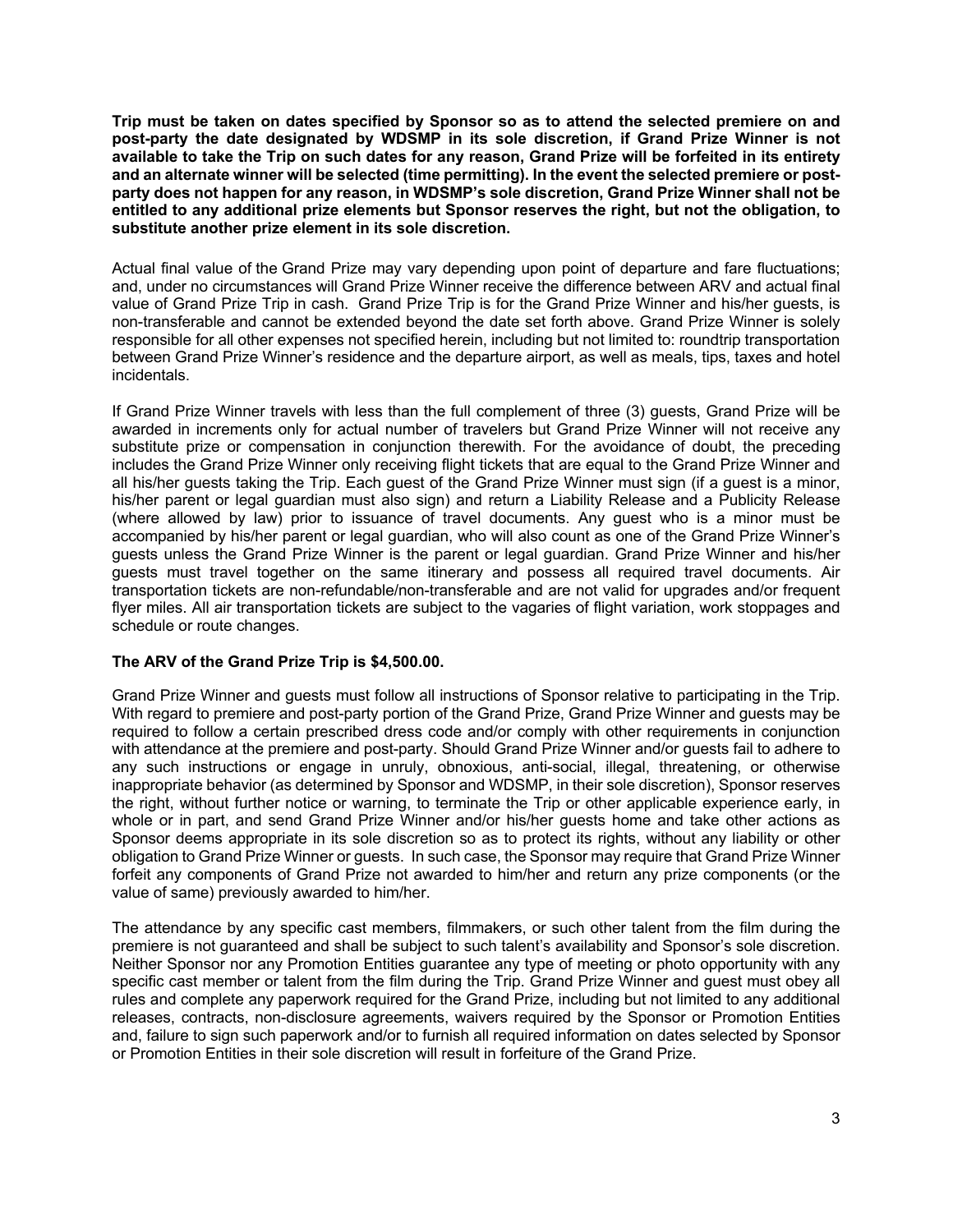All taxes (including, without limitation, U.S. federal, state and local taxes (including, but not limited to income and withholding taxes), sales taxes, as applicable on or connected with any Grand Prize, the shipment of any Grand Prize element, as applicable, and the reporting consequences thereof, and any other expenses not specifically included in the Grand Prize description are the sole responsibility of the Grand Prize Winner. The Grand Prize Winner will receive an IRS Form 1099-MISC reflecting the total fair market value of his/her Grand Prize. Non-residents of California are subject to the California withholding tax of 7% of the Grand Prize value, when applicable. Grand Prize Winner may be required to provide to Sponsor an amount to cover the balance of all applicable withholding taxes at the normal rates required by law (notwithstanding any tax treaties that may provide for lower rates of tax withholding, including exemption from withholding with the satisfaction of qualification requirements) prior to being awarded the Grand Prize, and failure to do so will result in disqualification.

Admission to the selected premiere and post-party is non-transferable, non-assignable, may not be used for any trade or promotional purposes, is not intended for resale and is subject to venue restrictions.

Grand Prize is not redeemable for cash or transferable. Grand Prize Winner may not charge any of his/her guests for participating in the Grand Prize Trip. No substitutions allowed, except as set forth in these Official Rules and at Sponsor's sole discretion, a prize of comparable or equal value will be provided. Grand Prize elements may not be separated and tickets, vouchers and gift cards will not be replaced if lost or stolen, and Sponsor and Administrator disclaim any and all liability in conjunction therewith. In the event there is a discrepancy or inconsistency between disclosures or other statements contained in any Sweepstakes promotional materials and the terms and conditions of these Official Rules, these Official Rules shall prevail and govern.

**7. WINNER NOTIFICATION:** Potential Grand Prize Winner will be notified by e-mail on or about October 14, 2019 and will be required to complete, sign and return within three (3) business days of date on notification an Affidavit of Eligibility, Liability Release and Indemnification, a Publicity Release where allowed by law, as well as other documents that Sponsor may require (collectively the "Prize Claim Documents"). Failure to respond to the initial notification within three (3) business days after notification, return of e-mail notification as undeliverable after two (2) attempts, or failure to return the completed and signed Prize Claim Documents within the indicated time period will result in disqualification, prize forfeiture and selection of an alternate potential Grand Prize Winner from among all remaining eligible entries received (time permitting).

In the event of any dispute concerning the identity of any entrant, the entry will be deemed submitted by the natural person who is the authorized account holder of the e-mail address reflected in the Disney.com Member's registration. "Authorized account holder" is defined as the natural person who is assigned to an e-mail address by an Internet access provider, online service provider, or other organization (e.g., business, educational institution, etc.) that is responsible for assigning e-mail addresses for the domain associated with the submitted e-mail address.

**8. CONDITIONS AND LIMITATIONS OF LIABILITY:** By participating in this Sweepstakes, entrants agree to release and hold harmless the Promotion Entities, as well as each of their respective officers, directors, employees, agents and representatives and each of their respective successors, representatives and assigns, as well as Facebook, Inc. and Twitter, Inc. (collectively, the "Released Parties") from any and all actions, claims, injury, loss or damage arising in any manner, directly or indirectly, from participation in this Sweepstakes or any Sweepstakes-related activity or travel, and/or acceptance, receipt, possession or use/misuse of the Grand Prize. By entering, entrants also authorize the Sponsor and its designees to use their name, voice, likeness, photograph, Grand Prize information (if applicable), biographical data and city and state of residence in programming, advertising and/or promotional material or on a Grand Prize Winner's list (if applicable) without compensation to the extent permitted by law. Sponsor is not obligated to use any of the above mentioned information or materials, but may do so and may edit such information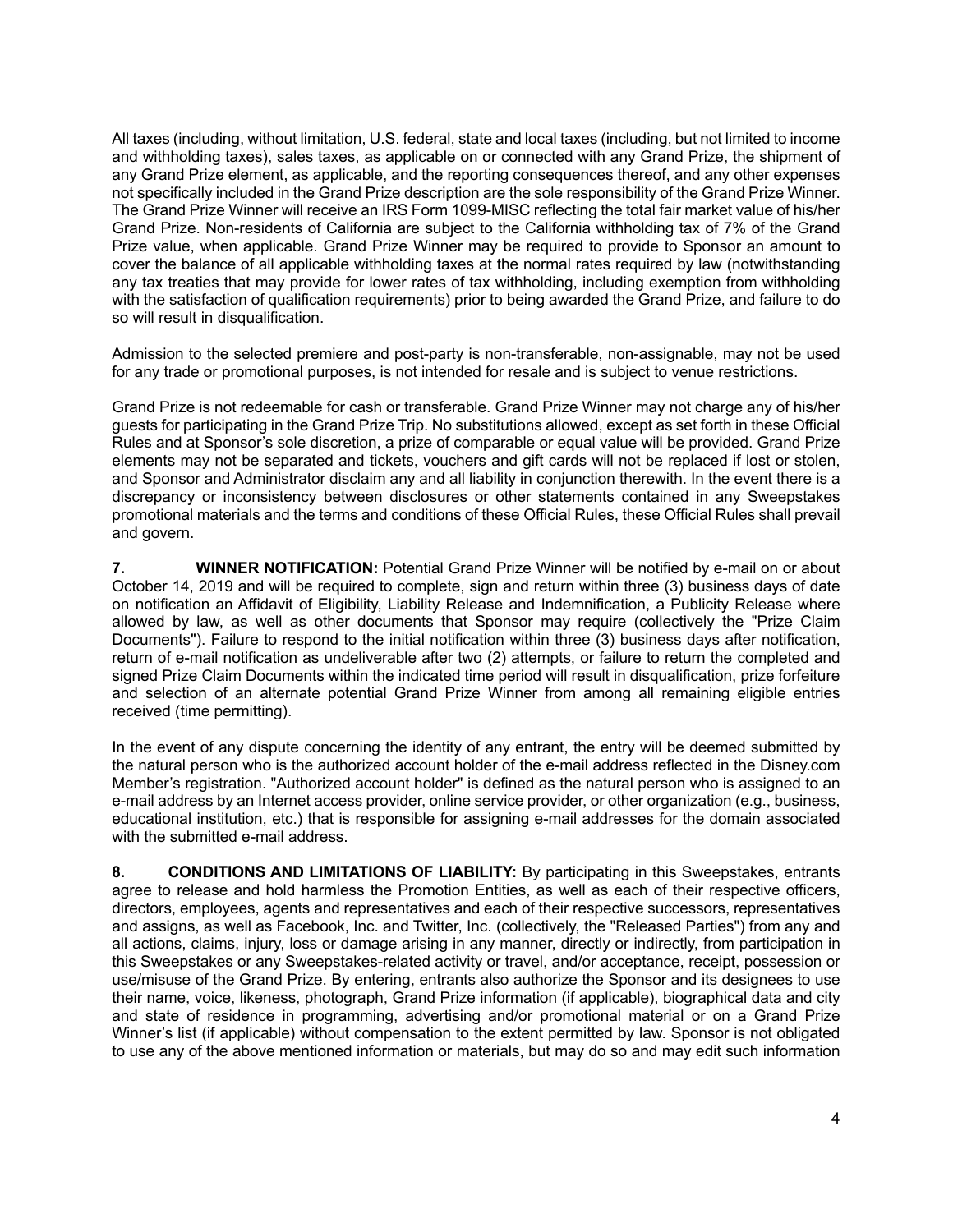or materials, at Sponsor's sole discretion, without obligation or compensation. All federal, state and local laws and regulations apply. All entries become the property of the Sponsor.

Sponsor and its agencies are not responsible for failed, partial or garbled computer transmissions, or for technical failures of any kind affecting the Sweepstakes in any manner, including but not limited to electronic malfunction or damage of any network, hardware or software. If for any reason the Sweepstakes is not capable of running as planned, including infection by computer virus, bugs, tampering, unauthorized intervention, fraud or technical failures beyond Sponsor's control that corrupt or affect the administration, security, fairness, integrity or proper conduct of the Sweepstakes (including entries or otherwise), Sponsor reserves the right, in its sole discretion, to disqualify any individual, whether or not the individual is a participant in the Sweepstakes, who tampers with the entry process, and to terminate, modify or suspend the Sweepstakes. In such event, Sponsor reserves the right to conduct the Sweepstakes and award the Grand Prize by means of a random drawing from among all eligible entries received prior to and/or after (as appropriate) the action taken by Sponsor or otherwise in a manner which is fair, appropriate and consistent with these Official Rules, as determined by Sponsor in its sole discretion. Notice of termination/modification/suspension of Sweepstakes will be posted on Website. No responsibility is assumed for any error, omission, interruption, deletion, defect, delay in operation or transmission, communications line failure, theft or loss, destruction or unauthorized access to, or alteration of, entries; or any problems or technical malfunctions of any telephone network or lines, computer online systems, servers, or providers, computer equipment, software, failure of any e-mail or electronic entry or participation to be received on account of technical problems or traffic congestion on the Internet or at any website/platform, or any combination thereof, including any injury or damage to any person's computer related to or resulting from participation in or downloading any materials from this Sweepstakes. Failure of Sponsor or Administrator to enforce any provision of these Official Rules shall not constitute the waiver of such provision.

Persons entering the Sweepstakes further agree not to knowingly damage or cause interruption of the Sweepstakes and/or prevent others from participating in the Sweepstakes. CAUTION: ANY ATTEMPT TO DAMAGE ANY ONLINE SERVICE, WEBSITE OR PLATFORM OR UNDERMINE THE LEGITIMATE OPERATION OF THE SWEEPSTAKES VIOLATES CRIMINAL OR CIVIL LAWS. IF SUCH AN ATTEMPT IS MADE, SPONSOR MAY DISQUALIFY ANY PERSON, WHETHER OR NOT THE INDIVIDUAL IS A PARTICIPANT IN THE SWEEPSTAKES, MAKING SUCH ATTEMPT AND SEEK DAMAGES TO THE FULLEST EXTENT OF THE LAW.

#### **SPONSOR MAKES NO WARRANTY, REPRESENTATION, OR GUARANTEE, EXPRESS OR IMPLIED, IN FACT OR IN LAW, RELATIVE TO THE USE OF THE GRAND PRIZE, INCLUDING, WITHOUT LIMITATION, ITS QUALITY, MERCHANTABILITY OR FITNESS FOR A PARTICULAR PURPOSE.**

**9. DISPUTES.** To the fullest extent permitted by law, entrant agrees that: (a) any and all disputes, claims and causes of action arising out of or connected with this Sweepstakes or the awarding of the Grand Prize shall be resolved individually, without resort to any form of class action, and exclusively by the United States District Court for the Central District of California/Western Division or California State court situated in Los Angeles County, California; (b) any and all claims, judgments and awards shall be limited to actual out-of-pocket costs incurred, including costs associated with entering this Sweepstakes, but in no event attorneys' fees; and (c) under no circumstances will entrant be permitted to obtain awards for, and entrant hereby waives all rights to claim, indirect, punitive, incidental and consequential damages and any other damages, other than for actual out-of-pocket expenses, and any and all rights to have damages multiplied or otherwise increased. All issues and questions concerning the construction, validity, interpretation and enforceability of these Official Rules, or the rights and obligations of the entrant and Sponsor in connection with the Sweepstakes shall be governed by, and construed in accordance with, the laws of the State of California, without giving effect to any choice of law or conflict of law rules (whether of the State of California or any other jurisdiction), which would cause the application of the laws of any jurisdiction other than the State of California.